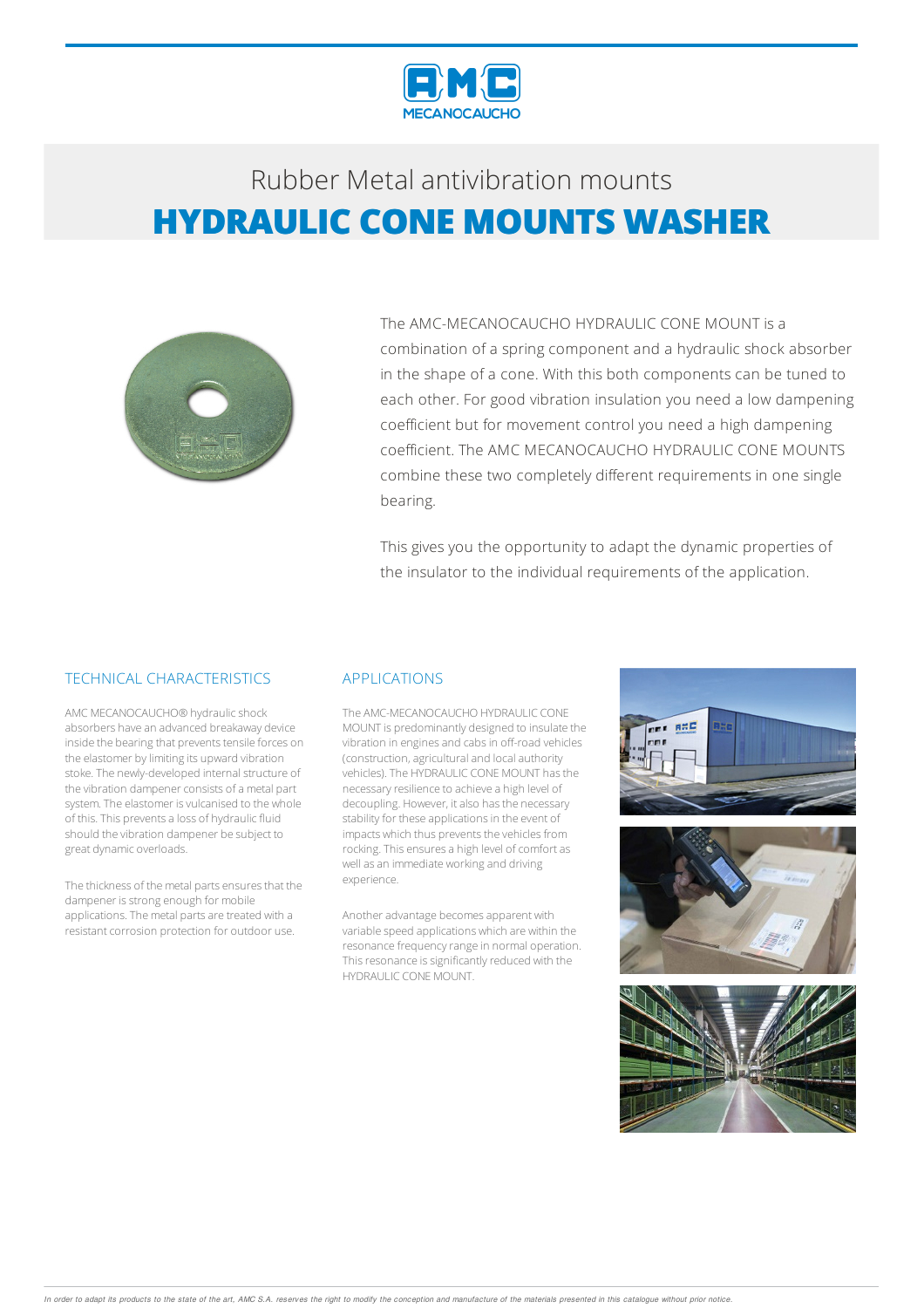

# Rubber Metal antivibration mounts **HYDRAULIC CONE MOUNTS WASHER**

### DIMENSIONS

| <b>Type</b>                     | <b>Øext</b><br>(mm.) | $Qint_{(mm.)}$ | <b>THICKNESS</b><br>(mm.) | Code   |
|---------------------------------|----------------------|----------------|---------------------------|--------|
| <b>HYDRAULIC CONE MOUNTS 31</b> | 80                   | 16,5           |                           | 606488 |
| <b>HYDRAULIC CONE MOUNTS 70</b> | 110                  | 16,5           |                           | 611167 |
| <b>HYDRAULIC CONE MOUNTS 71</b> | 110                  | 16,5           |                           | 611167 |

In order to adapt its products to the state of the art, AMC S.A. reserves the right to modify the conception and manufacture of the materials presented in this catalogue without prior notice.